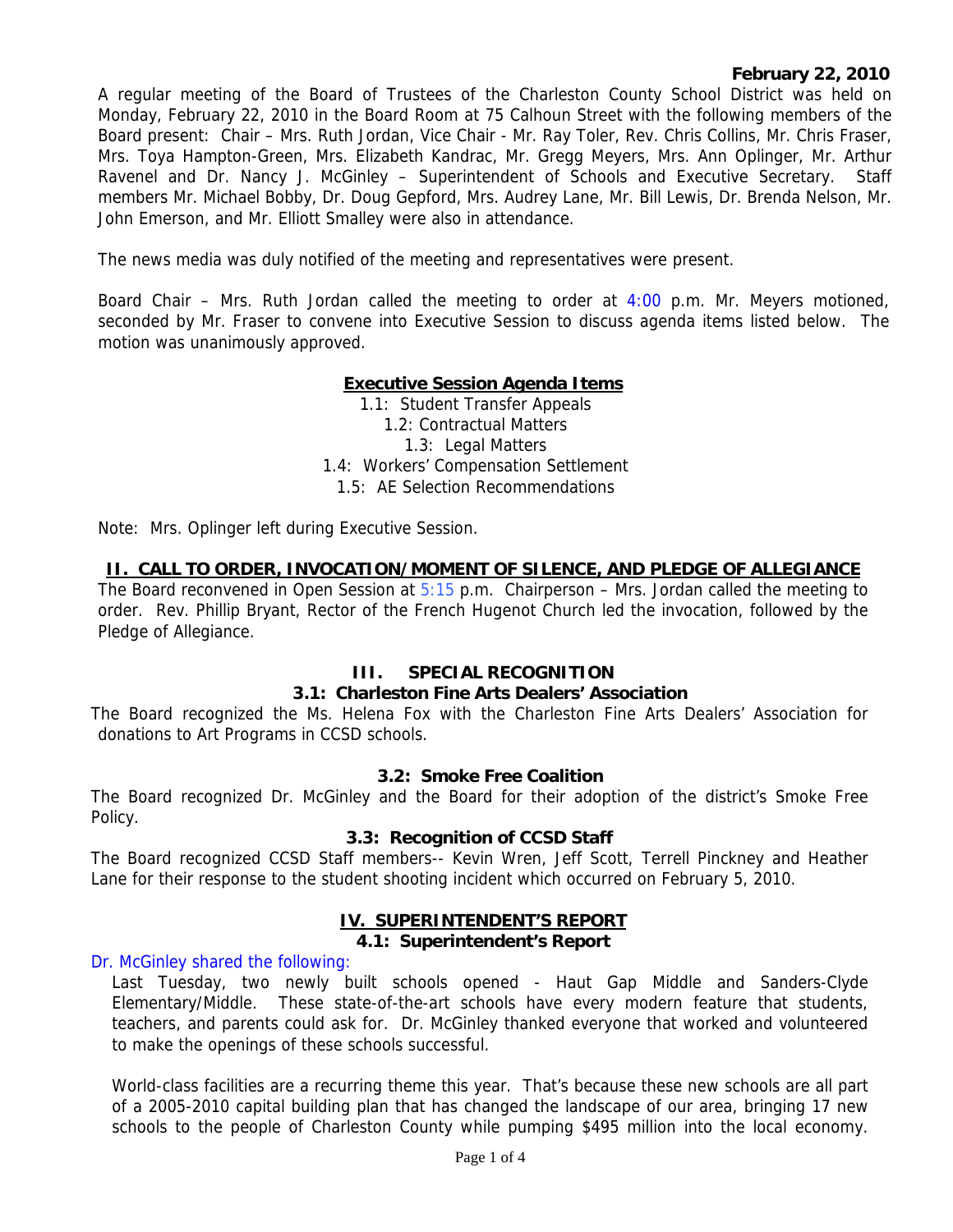For the safety and future of our students, it is critically important that we continue this positive transformation by supporting a new 2010-2015 capital plan this November.

This week, the District will release a video and web page on the achievements, programs, and facilities tied to the capital plan. More information on the plan and its importance will be released periodically as the district counts down to the November's vote. In the short term, the capital planrelated update will be presented at Thursday's Board workshop, stemming from previous Boarddirected work around seismic safety issues and related reports.

Also this week, in connection with district's belief that effective teachers are the number-one drivers of student achievement-and that our measure of effectiveness, in large part, must incorporate student growth data-we are going to hold our second "TOP Teacher" celebration on Wednesday. "TOP" stands for "Teacher Outstanding Performance." Last May, with private funding from community partners, the district celebrated 89 TOP elementary teachers based on how well their students progressed during the year, using a national "virtual" comparison group. This year, the District is expanding TOP to middle grade math teachers and literacy teams. TOP represents "baby steps" in tying teacher recognition to student achievement. Dr. McGinley went on to say it's important to recognize that the district has high quality teachers in all subjects, and she is looking forward to working with teachers to develop a county-wide system for replicating effective teaching across the Pre-K-12 continuum.

Dr. McGinley congratulated the five Teacher-of-the-Year finalists, who were announced on Friday: Meike McDonald from Clarke Academy; Jarett Vella from Military Magnet; Maisha Rounds from Sanders-Clyde Elementary; Bill Smyth from School of the Arts, and Sarah Earle from Stall High.

In closing, Dr. McGinley recognized four athletic teams (North Charleston Girls and Boys, Military Magnet Boys, and West Ashley Girls) who are currently vying to play in the Lower State finals.

#### **V. VISITORS, PUBLIC COMMUNICATIONS 5.1: Visitors, Public Communications**

- 1. Mr. Howie Comen addressed the Board regarding an upcoming Community Summit for Crime, Education and Youth. The summit will be held at Orange Grove Charter Middle School on March  $8<sup>th</sup>$  at 7:00 p.m.
- 2. Mr. Mark Mitchell, Ms. Sue Ballenger, Mr. Warren Ziff and Mr. Jim Ballenger addressed the Board regarding rebuilding Sullivan's Island Elementary School.
- 3. Mr. Lee Moultrie asked the Board to upgrade the kitchen and provide resources for a Culinary Program at Baptist Hill High

# **XI. APPROVAL OF MINUTES/EXECUTIVE SESSION AGENDA ITEM**

Mr. Meyers motioned, seconded by Mr. Toler approval of the Open and Executive Session minutes of February 8, 2010. Mrs. Kandrac said the February 8, 2010 Board Meeting began at 4:30 pm instead of 4:00 pm. The motion was approved 8-0.

# **6.2: Motions of Executive Session of February 22, 2010**

The Board approved the following motions that were made in Executive Session:

- 1.1: Student Transfer Appeals The Board approved the following transfer appeals—A, B, C, D, E, F, G, and H. The motion was approved 8-0
- 1.2: Contractual Matters The Board discussed contractual matters in Executive Session. No action was taken.
- 1.3: Legal Matters The Board discussed legal matters in Executive Session. No action was taken.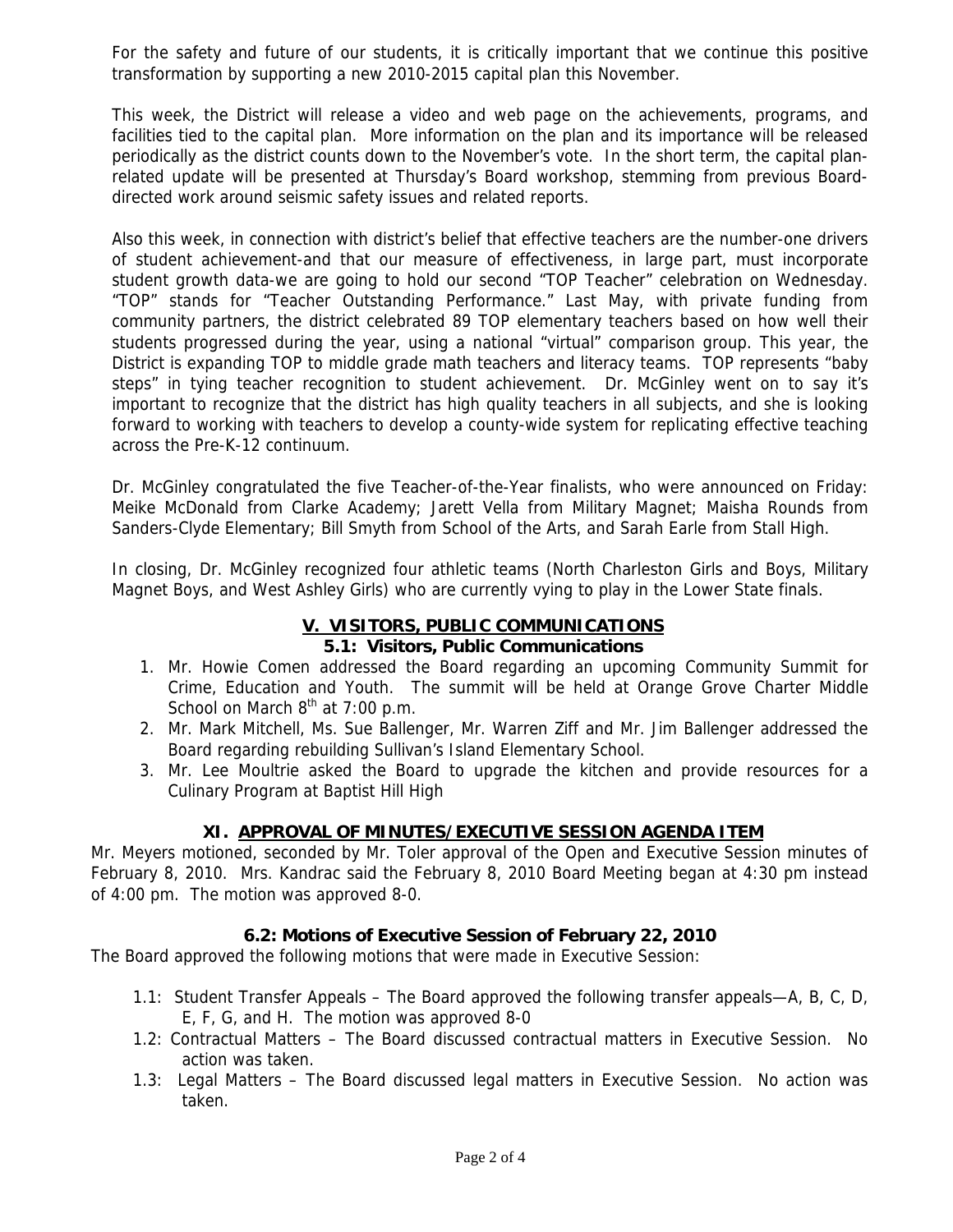- 1.4: Workers' Compensation Settlement –The Board approved a recommendation authorizing a settlement not to exceed \$118,225. The motion was approved 8-0.
- 1.5: AE Selection Recommendations The Board approved a recommendation on the selection of design firms (shown below) and authorized the Superintendent to negotiate a contract for these projects. The motion was approved 8-0

James Island Charter High School – LS3P

Larger High School Stadiums and Athletic Programs – McMillan Pazdan Smith Small High School Stadiums and Athletic Programs – AAG Associates

# **6.3: Financial Minutes of February 8, 2010**

Mr. Fraser motioned, seconded by Mr. Toler approval of the financial minutes of February 8, 2010. The motion was approved 8-0.

# **VII: MANAGEMENT REPORT**

# **7.1: Financial Report – Capital Projects – December 2009**

The Board received the December 2009 Financial Report for Capital Projects as information.

## **7.2: 2010 Second Quarter Report of SWMBE Activity**

The Board received the District's Minority Business Enterprise Utilization Plan as information.

#### **VIII: CHARLESTON ACHIEVING EXCELLENCE UPDATE 8.1: Sixth Grade Academy Progress Update**

Dr. Gepford, Associate Superintendent with the Middle Schools Learning Community presented an update on the Sixth Grade Academy Progress.

Rev. Collins requested information on the cost per student and transportation cost for students attending the Sixth Grade Academy. Mrs. Kandrac expressed concerns about not receiving MAP scores which was requested at an earlier meeting.

# **IX**. **POTENTIAL CONSENT AGENDA ITEMS**

**9.1: Board Policies – 1st Reading –** A recommendation from the Board Policy Committee to approve the first reading of Board Policies JICG – Tobacco Free Schools – Students and GBED - Tobacco Free Schools - Employees and Visitors. Rev. Collins motioned, Mr. Meyers seconded approval of the recommendation to approve Board Policies JICG – Tobacco Free Schools – Students and GBED - Tobacco Free Schools – Employees and Visitors. The motion was approved 8-0.

**9.2: 2010-2011 Academic Calendar –** A recommendation to approve the 2010-2011 Academic Calendar. Rev. Collins motioned, seconded by Mr. Meyers approval of the 2010 – 2011 Academic Calendar.

**9.3: Request for Approval of Applications for new Pilot Programs -** A request to approve new Pilot Program Applications for Wando HS, School of the Arts and Garrett Academy. Rev. Collins motioned, seconded by Mr. Meyers approval of the recommendation approving new Pilot Program Applications for Wando HS, School of the Arts and Garrett Academy. The motion was approved 8-0

**9.4: Alice Birney Middle to Elementary Conversion – QSCB Project #5964 SGA Architecture Design Consultant Agreement –** A recommendation to approve a Not-to Exceed Architecture Design Consultant Fee of \$325,000 for Alice Birney Middle to Elementary Conversion. Rev. Collins motioned, seconded by Mr. Meyers approval of the recommendation for Design Consultant Fee not to exceed \$325,000 to convert Alice Birney Middle to an Elementary School. The motion was approved 8-0.